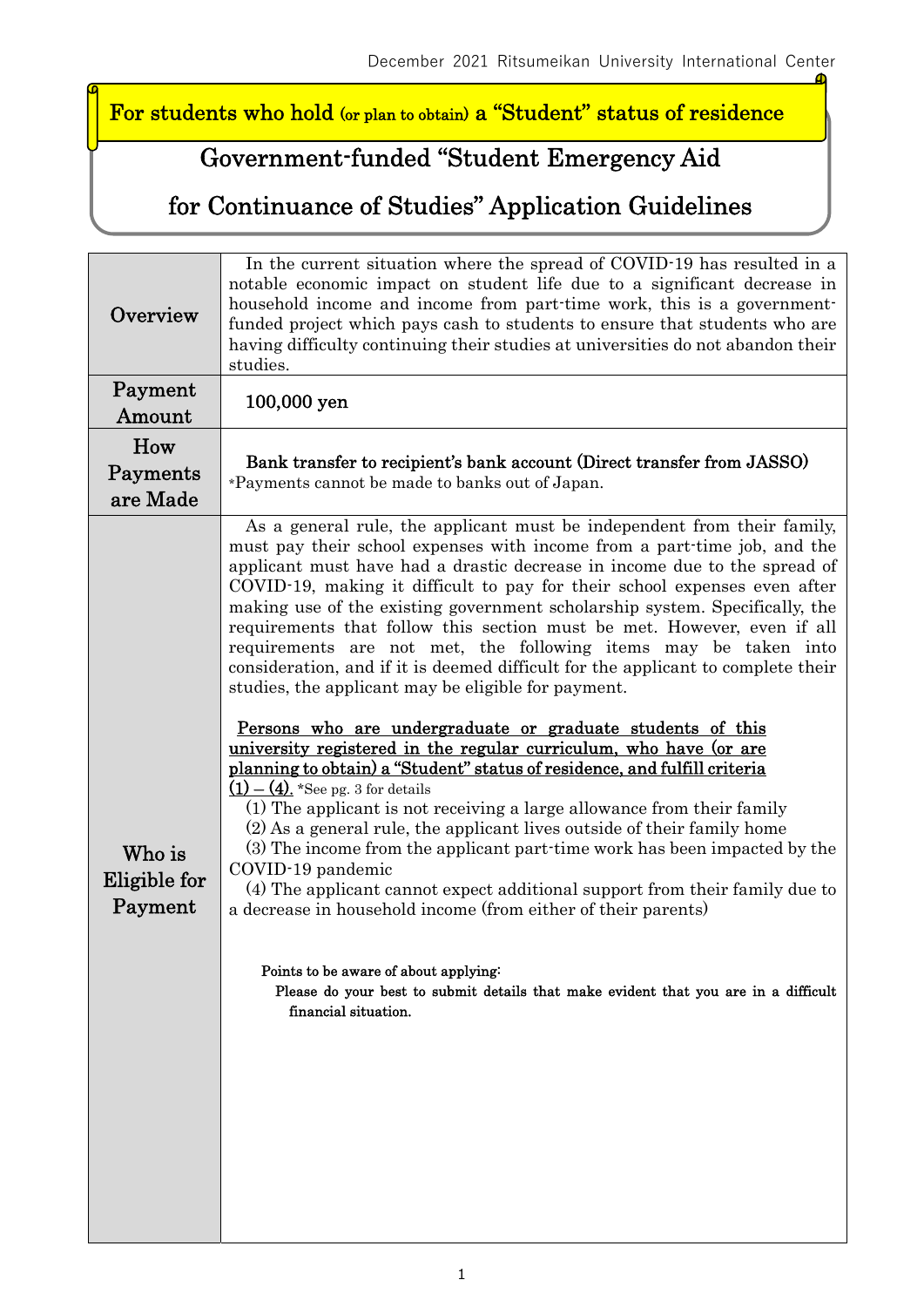| Number of<br>Recommended<br>Individuals | Approximately<br>Individuals<br>210<br>(estimated)                                                                                                                                                                                                                                                                                                                                                                                                                                                                                                                                         | *The government has set a limit on the number of<br>individuals that can be recommended. In addition<br>to meeting eligibility requirements, students who<br>are experiencing difficulties in their studies will<br>be given recommendation priority. |  |
|-----------------------------------------|--------------------------------------------------------------------------------------------------------------------------------------------------------------------------------------------------------------------------------------------------------------------------------------------------------------------------------------------------------------------------------------------------------------------------------------------------------------------------------------------------------------------------------------------------------------------------------------------|-------------------------------------------------------------------------------------------------------------------------------------------------------------------------------------------------------------------------------------------------------|--|
| Application<br>Period                   | December 24, 2021(Fri) 17:00 - January 13, 2022 (Thu) 17:00<br>*Japan Time<br>Due to regular maintenance, applications will not be accepted every day<br>from 2:00 am to 6:30 pm, Wednesdays from 7:30 pm to Thursdays 9:00 am.,<br>and December 28, 2021(Tue) 4:30 – December 31, 2021(Fri) 5:30.                                                                                                                                                                                                                                                                                         |                                                                                                                                                                                                                                                       |  |
| How to Apply                            | Apply online using the application form (See pg. 4 for URL)                                                                                                                                                                                                                                                                                                                                                                                                                                                                                                                                |                                                                                                                                                                                                                                                       |  |
| Contact                                 | Form<br>consultation/inquiry<br>for<br>regarding<br>Government-funded "Student Emergency Aid".<br>https://global.support.ritsumei.ac.jp/hc/en-<br>us/requests/new?ticket_form_id=360006690633<br>(Replies will not be sent on Saturdays, Sundays,<br>national holidays and December 28, 2021(Tue) - January 5, 2022 (Wed).<br>*Please use this guide and the $Q&A$ (pg. 5) as a reference to make judgments<br>on your own as best you can. An expedient selection process is necessary in<br>this situation, but a large amount of inquiries may interfere with the<br>selection process. |                                                                                                                                                                                                                                                       |  |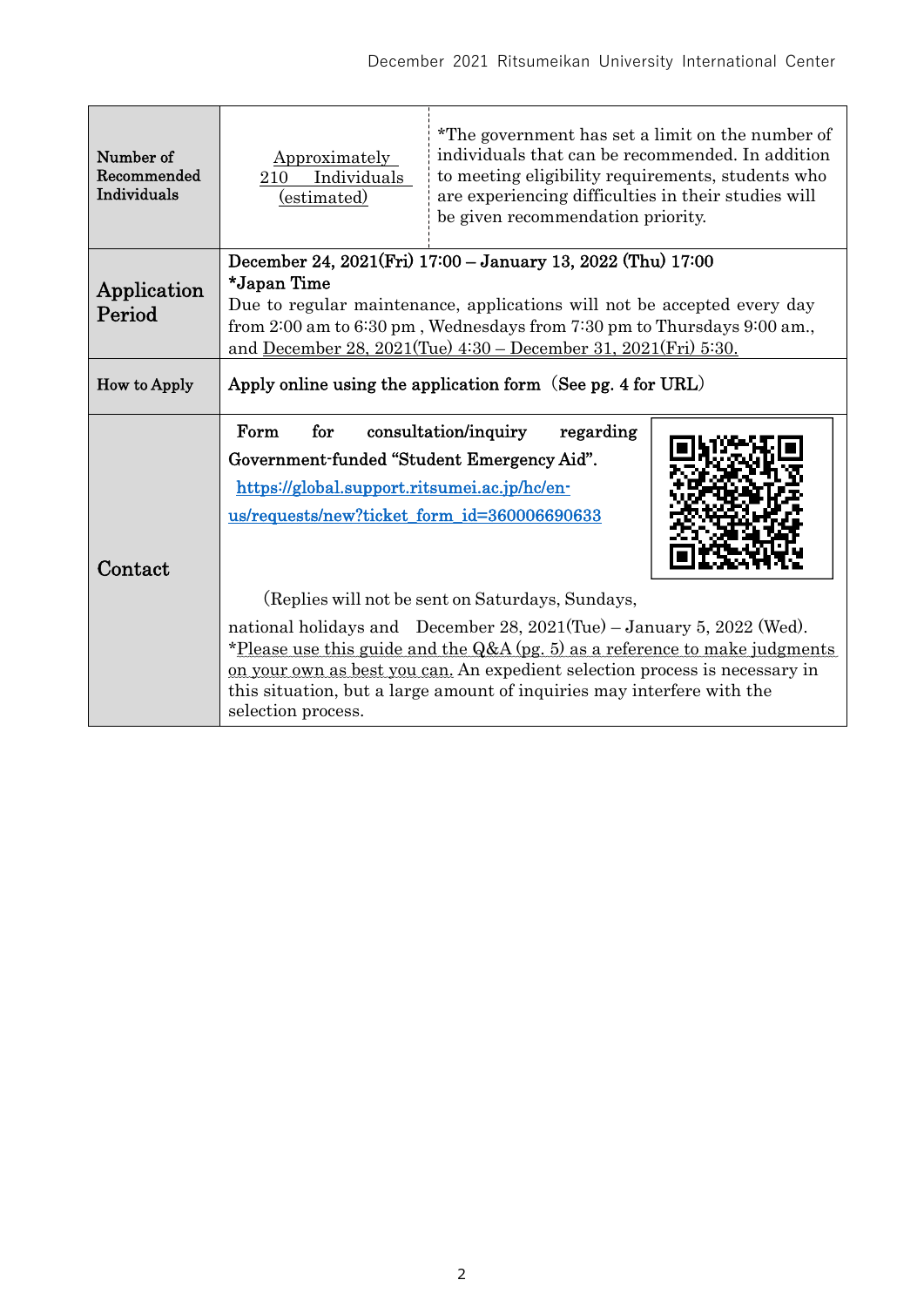# Payment Eligibility Requirements and Documents Required for

# Submission

|                                         |                                                                                                                                                                                                                                                                                                                                                                                                                                                                                                                                                                                                                                                                                                                                                                                                                             | Documents Required for Submission                                                                                                                                                                                                                                                                                                                                                                                      |
|-----------------------------------------|-----------------------------------------------------------------------------------------------------------------------------------------------------------------------------------------------------------------------------------------------------------------------------------------------------------------------------------------------------------------------------------------------------------------------------------------------------------------------------------------------------------------------------------------------------------------------------------------------------------------------------------------------------------------------------------------------------------------------------------------------------------------------------------------------------------------------------|------------------------------------------------------------------------------------------------------------------------------------------------------------------------------------------------------------------------------------------------------------------------------------------------------------------------------------------------------------------------------------------------------------------------|
| <b>Payment Eligibility Requirements</b> |                                                                                                                                                                                                                                                                                                                                                                                                                                                                                                                                                                                                                                                                                                                                                                                                                             | *Please prepare photo data (with clearly identifiable<br>written content) so that it can be attached to the<br>application form                                                                                                                                                                                                                                                                                        |
| (1)                                     | The applicant is not receiving a large<br>allowance from family<br>*Large amount: Approximately 1.5 million<br>yen or more per year (including tuition but<br>not including the admission fee).                                                                                                                                                                                                                                                                                                                                                                                                                                                                                                                                                                                                                             | A photocopy of the applicant's deposit/savings<br>bankbook, etc. (optional)<br>*A page that clearly shows the amount of the<br>applicant's allowance (e.g.,<br>one<br>month's<br>allowance, etc.)                                                                                                                                                                                                                      |
| $\rm(2)$                                | As a general rule, the applicant lives<br>outside of their family home                                                                                                                                                                                                                                                                                                                                                                                                                                                                                                                                                                                                                                                                                                                                                      | [For students living outside of their family home] A<br>of<br>the<br>lease<br>for<br>their<br>photocopy<br>apartment/residence, a document showing proof of<br>their most recent rent payment, a photocopy of<br>their Certificate of Residence, etc.<br>[If they live at a Ritsumeikan University<br>International Dormitory] No submission required<br>[If they live at their family home] No submission<br>required |
| $\left( 3\right)$                       | The income from the applicant part-time<br>work has been impacted by the COVID-19<br>pandemic<br>1) The applicant is unable to get the<br>anticipated income from part-time<br>work due to the impact of the COVID-<br>19 pandemic.<br>2)<br>Compared to before the start of the<br>COVID-19 pandemic, there has been a<br>significant decline in the income the<br>applicant receives from part-time work<br>(50% or more), and the situation has<br>not improved even this year.<br>Even if the income from the applicant<br>3)<br>part-time work has<br>increased<br>or<br>reached a certain level, it is difficult to<br>continue with the applicant studies<br>because the applicant has had to<br>increase the income from part-time<br>work due to a deterioration in the<br>applicant family's financial situation. | Paystubs from the employer showing income<br>before and after reductions (optional)<br>$\star$<br>If the applicant does not have a salary<br>statement, or if the applicant is enrolled in<br>April or September 2021 and has not received<br>an actual part-time job salary, the applicant<br>does not need to submit it.                                                                                             |
| (4)                                     | The applicant cannot expect additional<br>support from their family due to a decrease<br>in household (either of their parents) income                                                                                                                                                                                                                                                                                                                                                                                                                                                                                                                                                                                                                                                                                      | Certificate of receipt (if submission is possible) if<br>other official COVID-19-related support measures<br>are being received                                                                                                                                                                                                                                                                                        |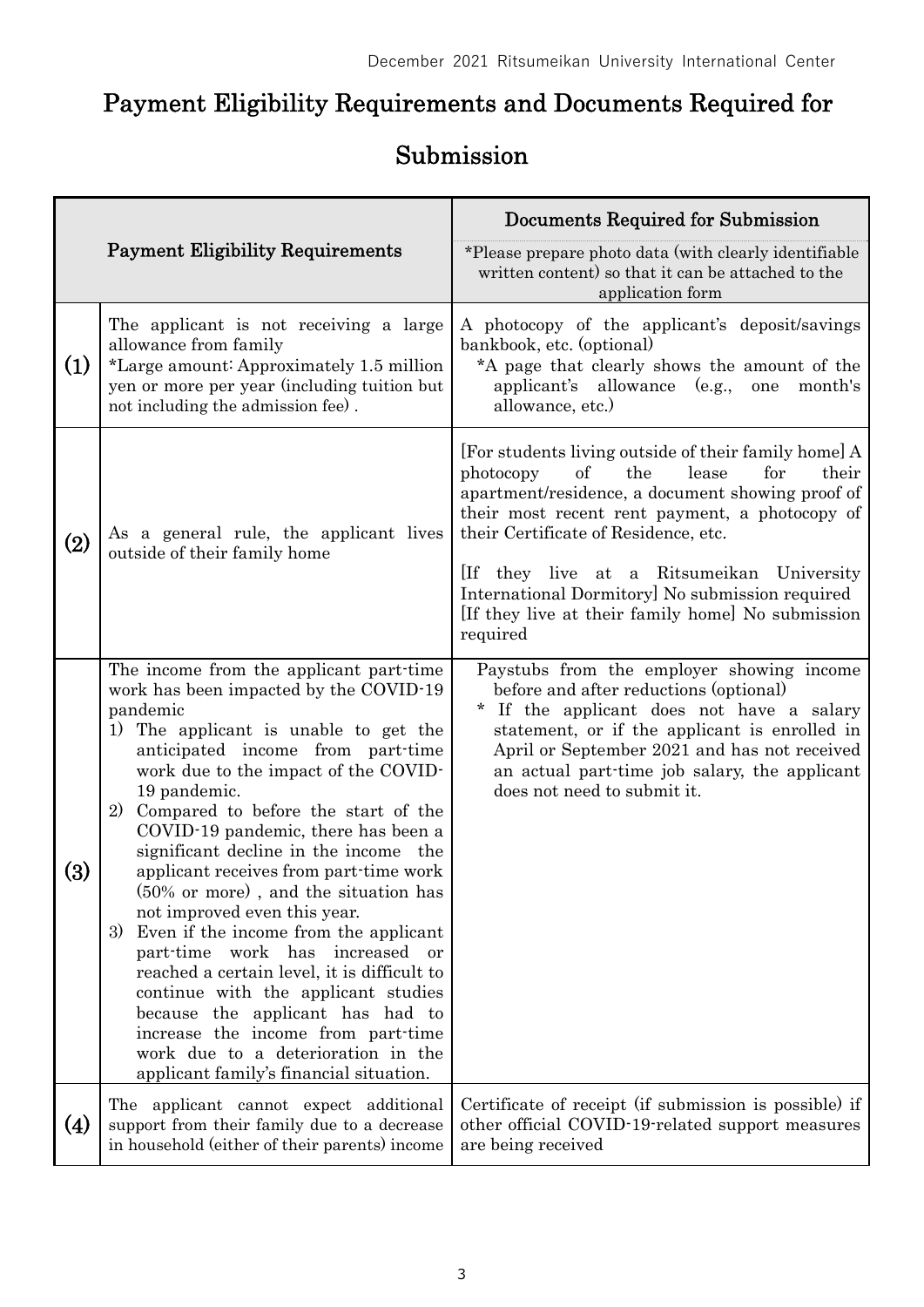### December 2021 Ritsumeikan University International Center

## $\blacksquare$  How to Apply  $\blacksquare$

#### 1. Prepare necessary documents

Please refer to pg. 3 and prepare photo data of all necessary documents for submission. \*Please be sure to take photos in a well-lit area so that documents have clearly identifiable written content.



Officially-selected applicants will receive a bank transfer. Please confirm application result by checking for a bank transfer. \*The wire transfer sender name will appear as "ガクセイトウキンキュウキュウフキン (Gakuseito kinkyu kyufukin)."

### Points to remember when applying (Please also read the Q&A on Pg. 5**)**

- You can correct what you've entered in the application form by re-entering your information. However, this can only be done during the application period. Corrections cannot be made after the application period ends. Your application will be assessed using the information that you last entered.
- Please review these guidelines and the Q&A on the following page, and make your own judgments in regard to the documents that you will need to submit. Please refrain from making too many inquiries, as doing so may interfere with the selection process.
- Please take caution with the following matters when filling out the application form:
- (1) When trying to log into the application form while logged into CAMPUS WEB (when checking manaba+R or using other functions), an error message may appear. If logging in directly from the error screen, and the application form does not appear, log out, close the browser and log into the application form again in a new browser.
- (2) If filling out the application takes too long, it may time-out, so please take precautions by temporarily saving application data.